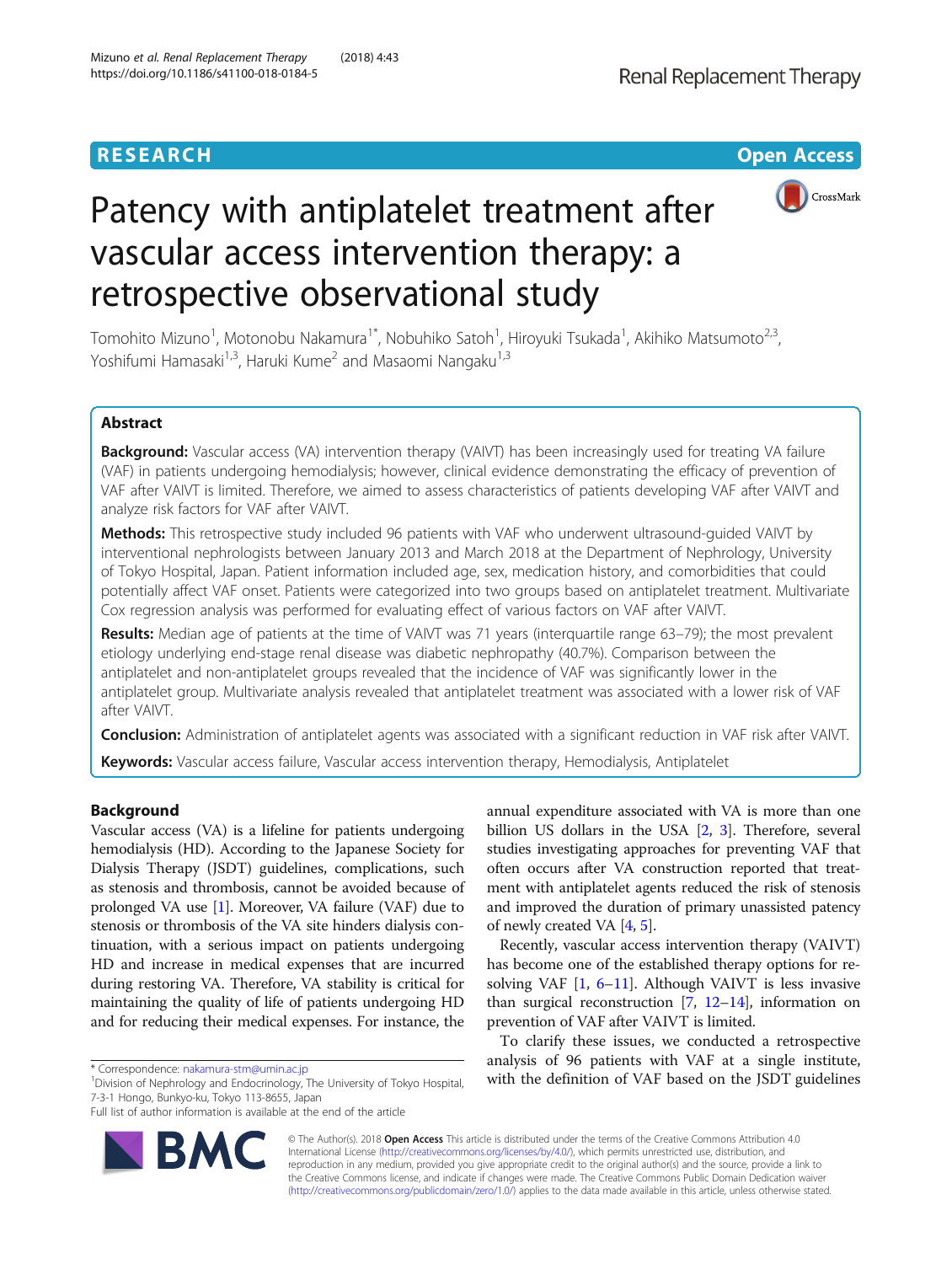[[1\]](#page-7-0). Our findings indicated that antiplatelet treatment might prevent VAF due to frequent restenosis after VAIVT.

# Methods

# Study design

This retrospective study included data from 96 patients with VAF who underwent ultrasound-guided VAIVT by intervention nephrologists at the University of Tokyo Hospital between January 2013 and March 2018. These enrolled patients were hospitalized. All procedures during this study were performed by the same team.

Indications for VAIVT were defined according to the JSDT guidelines [\[1\]](#page-7-0) and included a stenosis rate of  $\geq 50\%$ in addition to  $\geq 1$  of the following clinical medical abnormalities: (i) decreased blood flow, (ii) increased venous pressure, (iii) an abnormally high blood urea nitrogen level, and (iv) unexplained reduction in dialysis efficiency [[1\]](#page-7-0).

Among the 96 adults who underwent ultrasound-guided VAIVT included in this study, six with primary failure of intervention and 31 with VA construction within 180 days before intervention were excluded. Therefore, 59 patients with a primary VAF episode were eligible for the final analysis (Fig. 1).

The primary outcome was 1-year VA patency after VAIVT; the secondary outcome was frequency of any complication after VAIVT.

#### Definitions

Primary success was defined according to the reporting standards of the American Society of Interventional Radiology [[15](#page-8-0)]. Clinical success was defined as recovery of palpable continuous thrill perception, loss of initial clinical abnormalities associated with VAF, or at least

one successfully performed dialysis session. According to the JSDT guidelines, VAF was defined as HD discontinuation because of stenosis or acute thrombus occlusion [\[1](#page-7-0)].

Patients who continuously received any of the antiplatelet agents, such as aspirin, clopidogrel, and cilostazol, before VAIVT were categorized in the antiplatelet group, whereas those who did not receive any antiplatelet agent were categorized in the non-antiplatelet group. The antiplatelet group was further divided into two groups according to the type of antiplatelet agent as monotherapy (aspirin or clopidogrel) and dual antiplatelet therapy (DAPT).

Older age has been reported as an independent risk factor for VAF after VA construction. Therefore, to examine the influence of age on vascular access outcome, we defined individuals age older than the median age in this study group as "the older age" [\[16,](#page-8-0) [17](#page-8-0)].

#### Ultrasound-guided VAIVT

VA was accessed with a single-entry needle under ultrasound guidance using a diagnostic Noblus ultrasound scanner (Hitachi Healthcare, Tokyo, Japan). All procedures were completed via a 4- or 5-Fr sheath introducer, with a 0.018–0.035-in. curved or straight-tip guidewire (Radifocus guidewire M, GT wire angle, or straight type; Terumo, Tokyo, Japan) and a balloon with a diameter ranging from 4 to 6 mm and a length of 40 mm (SABER®, Cardinal Health Japan, Japan, Mustang™ and Sterling™ Boston Scientific, USA). Brachial artery blood flow volume was measured by using ultrasound scanner before and after VAIVT.

### Statistical analysis

All data were presented as means ± standard deviation or median (interquartile range). Categorical variables,

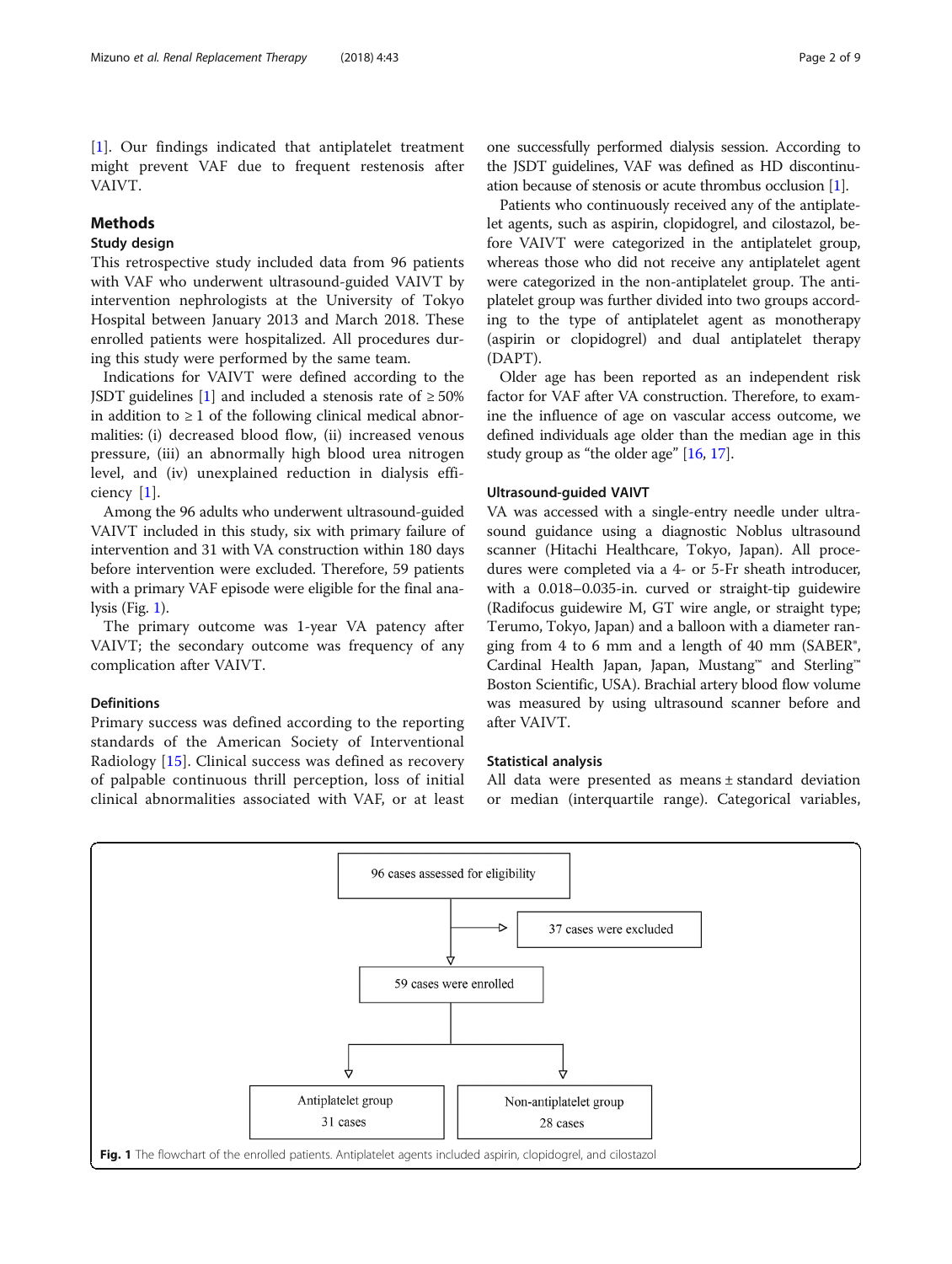We defined individuals aged  $> 71$  years as "the older age" ESRD end-stage renal disease, DN diabetic nephropathy, NS nephrosclerosis, disease, IgAN IgA nephropathy, DM diabetes mellitus, CVD cardiovascular disease, IHD ischemic heart disease, CHF congestive heart failure, PAD DAPT dual antiplatelet therapy, ESA erythropoiesis-stimulating agent, CERA continuous erythropoietin receptor activator, AVF arteriovenous fistula, VAIVT

including age, sex, medical history, and etiology of chronic kidney disease G5D (CKDG5D), were compared using Pearson's chi-squared or Fisher's exact test. Significance of associations among categorical variables was assessed using the chi-squared test and Spearman's rank correlation coefficient, and, to evaluate the relative risk to VA patency after VAIVT, univariate and multivariate Cox regression analyses were performed; results were reported as hazard ratios and 95% confidence intervals. Before performing Cox regression analysis, we tested the proportional hazards assumption using the Schoenfeld residual test. Covariates assessed in univariate analyses included the older age; sex; prevalence of smoking history; prevalence of diabetes mellitus (DM); prevalence of diabetic nephropathy (DN); cardiovascular disease (CVD); dyslipidemia; peripheral artery disease (PAD); medications, including renin–angiotensin–aldosterone system (RAAS) inhibitors, statins, and antiplatelet agents; and arteriovenous fistula (AVF) anastomosis type. According to the Japan Atherosclerosis Society 2012 guidelines, dyslipidemia was defined as low-density lipoprotein cholesterol level  $\geq 140$  mg/dl, high-density lipoprotein cholesterol level < 40 mg/dl, or triglyceride level ≥ 150 mg/dl [\[18](#page-8-0)]. Dyslipidemia also included patients who received statin or ezetimibe. The primary patency rate after VAIVT was analyzed using the Kaplan– Meier test; patency curves were compared using the log-rank and Wilcoxon tests.

Statistical significance was defined as a  $p$  value < 0.05. Statistical analyses were performed using JMP® software (version 8.0; SAS Institute, Cary, NC, USA) or EZR software (version 1.37; Saitama Medical Center, Jichi Medical University, Saitama, Japan).

# <span id="page-2-0"></span>Table 1 Baseline clinical characteristics

| Characteristic                        |                     |
|---------------------------------------|---------------------|
| Number                                | 59                  |
| Age                                   | 71 (63-79)          |
| Older age (%)                         | 49.2                |
| Sex (male, %)                         | 76.3                |
| Etiology of ESRD (%)                  |                     |
| DN                                    | 40.7                |
| <b>NS</b>                             | 23.7                |
| <b>CGN</b>                            | 15.3                |
| <b>ADPKD</b>                          | 1.7                 |
| IgAN                                  | 5.1                 |
| Other or unknown                      | 13.6                |
| Smoking history (%)                   | 64.4                |
| DM (%)                                | 57.6                |
| Dyslipidemia (%)                      | 57.6                |
| Major CVD (%)                         | 54.2                |
| <b>IHD</b>                            | 35.6                |
| CHF                                   | 13.6                |
| Stroke                                | 8.5                 |
| PAD (%)                               | 13.6                |
| RASI (%)                              | 52.5                |
| Statin (%)                            | 49.1                |
| Antiplatelet agents (%)               | 52.5                |
| Aspirin                               | 47.5                |
| Clopidogrel                           | 23.7                |
| Cilostazol                            | 1.7                 |
| DAPT                                  | 20.3                |
| Warfarin (%)                          | 8.4                 |
| ESA                                   |                     |
| Epoetin $\alpha$ or $\beta$ (IU/week) | $3204.5 \pm 2326.0$ |
| Darbepoetin a (µg/week)               | $40.4 \pm 41.2$     |
| CERA (µg/2 week)                      | $62.5 \pm 17.7$     |
| Hb (g/dl)                             | $10.4 \pm 1.4$      |
| Platelet $(x 10^3/\mu l)$             | $18.9 \pm 6.7$      |
| PT-INR                                | $1.0 \pm 0.4$       |
| CRP (mg/dl)                           | $0.7 \pm 1.4$       |
| Dialysis duration (month)             | $28.6 \pm 30.9$     |
| AVF anastomosis type (%)              |                     |
| Radiocephalic                         | 81.4                |
| Brachiocephalic                       | 16.9                |
| Radiobasilic                          | 1.7                 |
| Quantity of blood flow (ml/min)       | $192.3 \pm 33.6$    |
| Flow volume (ml/min)                  |                     |
| Before VAIVT                          | $418.7 \pm 362.5$   |
| After VAIVT                           | $843.3 \pm 723.2$   |

Table 1 Baseline clinical characteristics (Continued)

| Characteristic         |           |
|------------------------|-----------|
| VAF (%)                |           |
| Stenosis/thrombosis    | 15.3/84.7 |
| Adverse event (%)      |           |
| Serious bleeding event |           |
| Intracranial           | $\Omega$  |
| Gastrointestinal       | $\Omega$  |
| CVD event after VAIVT  |           |
| <b>IHD</b>             | 11.9      |
| CHF                    | 5.1       |
| Stroke                 | 1.7       |

CGN chronic glomerulonephritis, ADPKD autosomal dominant polycystic kidney peripheral artery disease, RASI renin–angiotensin–aldosterone system inhibitor, vascular access intervention therapy, VAF vascular access failure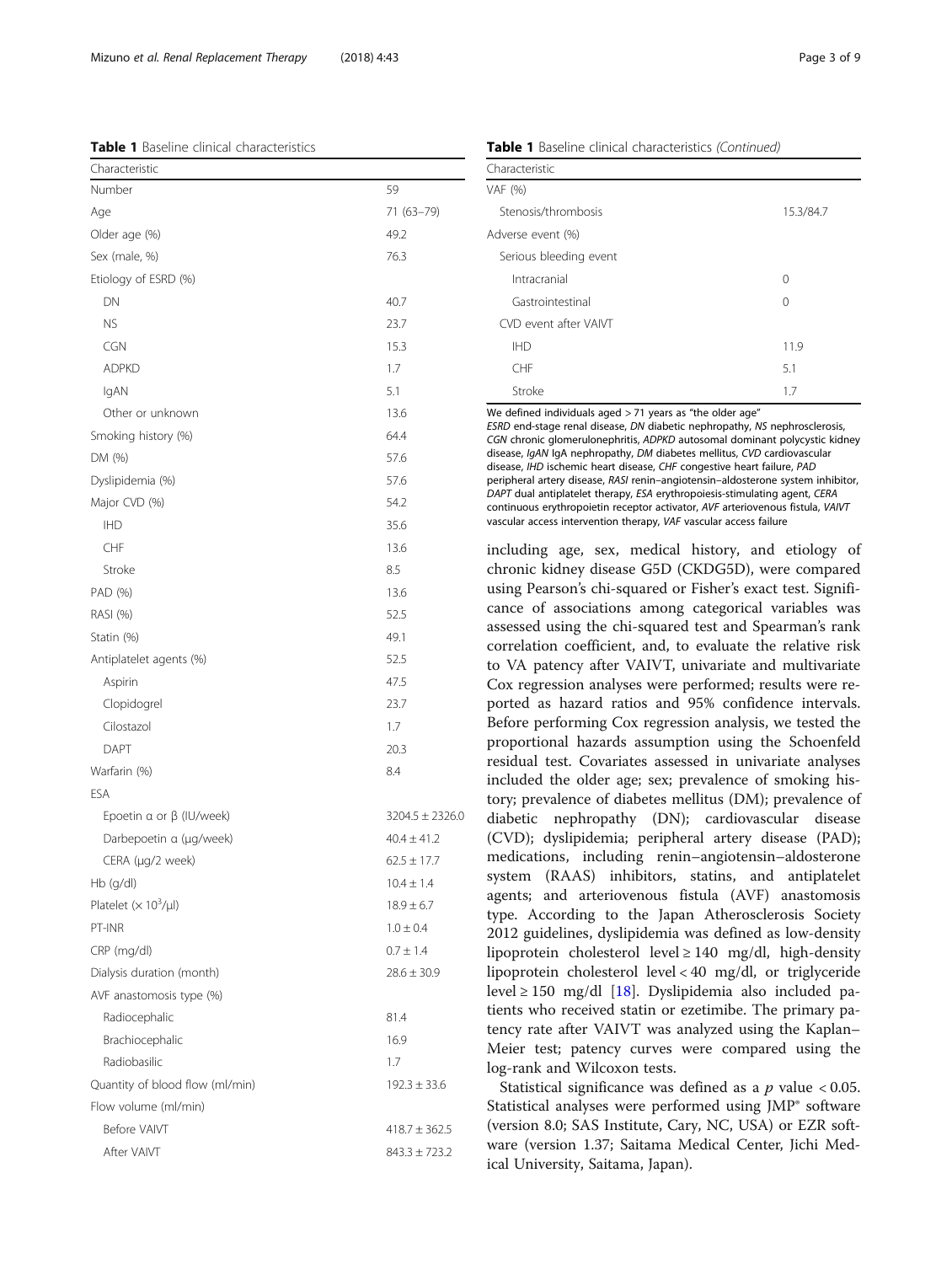<span id="page-3-0"></span>This study was approved by the institutional review board of the University of Tokyo [IRB number 2879-(6)] and was conducted in accordance with guidelines of the Declaration of Helsinki. Informed consent was obtained from all patients at the time of hospital admission for VAIVT.

# Results

# Patient characteristics

Patient characteristics are shown in Table [1](#page-2-0). The study group comprised 59 patients (45 men and 14 women) who were followed up for  $266.6 \pm 326.2$  days. Median age was 71 years; therefore, we defined individuals aged > 71 years as "the older age" (Additional file [1:](#page-7-0) Figure S1). The most prevalent etiology underlying CKDG5D in the current study was DN (40.7%). The median duration of dialysis was approximately 28.6 months. The most common AVF type was radiocephalic fistula  $(n =$ 48), followed by brachiocephalic  $(n = 10)$  and radiobasilic  $(n = 1)$  fistula. The median flow volume before VAIVT was 418.7 ml/min. More than half of the patients received any of antiplatelet agents; aspirin, clopidogrel, and cilostazol were administered to 28 (47.5%), 14 (23.7%), and 1 (1.7%) patients, respectively. Of these, 20 patients received DAPT. Antiplatelet agents were administrated in 31 patients. At the end of the observation period, although the administration conditions were unknown without data in three (9.7%) patients, 28 (90.3%) had continuously received these antiplatelet agents.

#### Initial success and primary patency rates

During the entire study period, the initial VAIVT success rate was 93.8%, similar to that reported by previous studies [\[19](#page-8-0)–[25](#page-8-0)]. In addition, the 1-year patency rate was 39.7% (Fig. 2).

# Characterization of patients in the antiplatelet and nonantiplatelet group

Clinical characteristics of patients in the antiplatelet and non-antiplatelet group are summarized in Table [2.](#page-4-0) Rates of patients with smoking history ( $p = 0.008$ ), dyslipidemia  $(p = 0.009)$ , and CVD  $(p < 0.001)$  were significantly higher in the antiplatelet group than in the non-antiplatelet group. However, there were no statistical differences in rates of DN, DM, or PAD between the two groups. Adverse events were similar between the two study groups. There were no serious bleeding events, such as intracranial or gastrointestinal hemorrhage, and no significant differences in CVD events occurred during the follow-up period.



#### Primary patency in the antiplatelet group

Next, we assessed the association between antiplatelet agent treatment and cumulative primary patency rates by the Kaplan–Meier test (Fig. [3\)](#page-5-0). The 1-year patency rate after VAIVT was significantly higher in the antiplatelet group than in the non-antiplatelet group ( $p = 0.035$ ). We also assessed the number of antiplatelet agents used to examine whether there was a difference in 1-year patency rate between monotherapy and DAPT (Fig. [4](#page-5-0)). There was a significant difference in the 1-year patency rate after VAIVT among the three groups ( $p = 0.048$ ). However, we did not find a significant difference between monotherapy and DAPT.

#### Analysis of independent risk factor for VAF

To identify variables that were significantly associated with VAF after VAIVT, we conducted a univariate Cox regression analysis after confirming the proportional hazards assumption using a Schoenfeld residuals test. The result of the proportional hazards assumption is shown in Additional file [2](#page-7-0): Table S1 and Additional file [3:](#page-7-0) Figure S2. We excluded age from covariates because the proportional assumption of age was violated. As shown in Table [3](#page-6-0), only treatment with antiplatelet agents was significantly associated with VAF. Conversely, the older age, sex, DN, DM, dyslipidemia, CVD, PAD, smoking history, or AVF anastomosis type were not found to be risk factors for primary patency.

In several studies, old age, female sex, smoking history, dyslipidemia, and CVD were reported as independent risk factors for VAF after VA construction [[12](#page-8-0), [16](#page-8-0), [17](#page-8-0), [26](#page-8-0)–[29](#page-8-0)]. Therefore, we conducted a multivariate Cox regression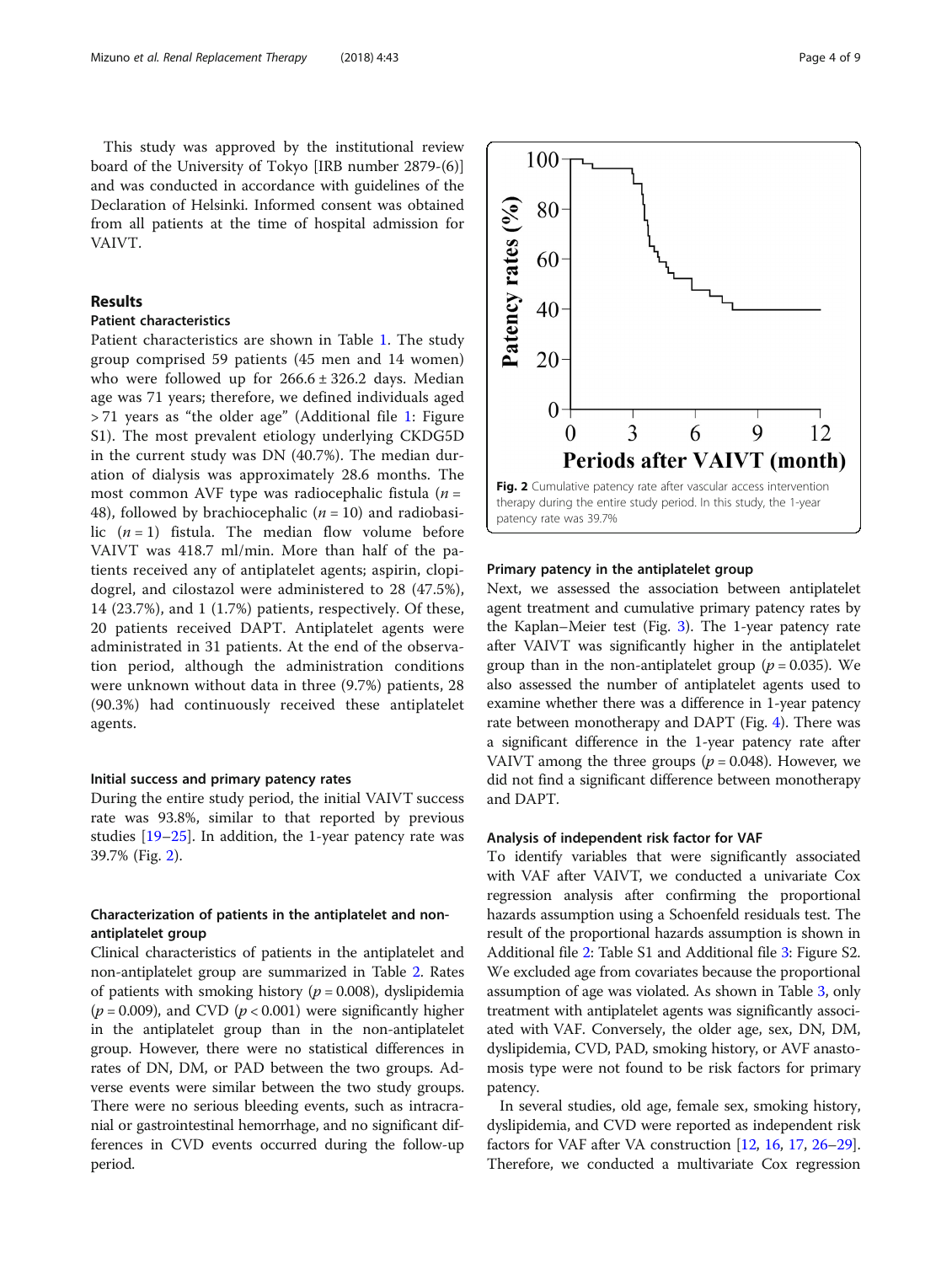# <span id="page-4-0"></span>Table 2 Clinical characteristics of patients who did or did not receive antiplatelet agents

|                                       | Antiplatelet group  | Non-antiplatelet group | $p$ value |
|---------------------------------------|---------------------|------------------------|-----------|
| Number                                | 31                  | 28                     |           |
| Age                                   | 73 (68-78)          | 71 (58.5-80)           | 0.27      |
| Older age (%)                         | 54.8                | 42.9                   | 0.44      |
| Sex (male, %)                         | 80.7                | 64.3                   | 0.22      |
| Etiology of ESRD (%)                  |                     |                        |           |
| DN                                    | 48.4                | 32.1                   | 0.20      |
| <b>NS</b>                             | 25.8                | 21.4                   | 0.69      |
| CGN                                   | 9.7                 | 21.4                   | 0.21      |
| <b>ADPKD</b>                          | 3.2                 | $\mathsf{O}$           | 0.34      |
| IgAN                                  | 6.5                 | 3.6                    | 0.62      |
| Other or unknown                      | 6.5                 | 21.4                   | 0.093     |
| Smoking history (%)                   | 80.7                | 46.4                   | 0.008     |
| DM (%)                                | 61.3                | 53.6                   | 0.60      |
| Dyslipidemia (%)                      | 74.2                | 39.3                   | 0.009     |
| CVD (%)                               | 80.7                | 25.0                   | < 0.001   |
| $\mathsf{I}\mathsf{H}\mathsf{D}$      | 58.1                | 10.7                   | < 0.001   |
| ${\sf CHF}$                           | 16.1                | 10.7                   | 0.54      |
| Stroke                                | 22.6                | $\mathsf{O}\xspace$    | 0.007     |
| PAD (%)                               | 22.6                | 3.6                    | 0.55      |
| RASI (%)                              | 45.2                | 60.7                   | 0.30      |
| Statin (%)                            | 29.0                | 75.0                   | < 0.001   |
| Warfarin (%)                          | 6.5                 | 10.7                   | 0.67      |
| ESA                                   |                     |                        |           |
| Epoetin $\alpha$ or $\beta$ (IU/week) | $3750.0 \pm 1068.5$ | $2750.0 \pm 975.4$     | 0.51      |
| Darbepoetin a (µg/week)               | $33.1 \pm 9.7$      | $47.4 \pm 9.4$         | 0.29      |
| CERA (µg/2 week)                      | 50                  | 75                     | ÷         |
| Hb (g/dl)                             | $10.6 \pm 0.3$      | $10.1 \pm 0.29$        | 0.28      |
| Platelet $(\times 10^3/\mu l)$        | $19.8 \pm 1.2$      | $17.9 \pm 1.3$         | 0.28      |
| PT-INR                                | $1.0 \pm 0.1$       | $1.1 \pm 0.1$          | $0.50\,$  |
| CRP (mg/dl)                           | $0.6\pm0.3$         | $0.8 \pm 0.3$          | 0.71      |
| Dialysis duration (month)             | $31.8 \pm 33.2$     | $20.8 \pm 27.0$        | 0.42      |
| AVF anastomosis type (%)              |                     |                        |           |
| Radiocephalic                         | 71.0                | 92.9                   | 0.031     |
| Brachiocephalic                       | 25.8                | 7.1                    | 0.056     |
| Radiobasilic                          | 3.2                 | $\mathsf{O}\xspace$    | 0.34      |
| Quantity of blood flow (ml/min)       | $194.1 \pm 6.5$     | $190 \pm 7.6$          | 0.69      |
| Flow volume (ml/min)                  |                     |                        |           |
| Before VAIVT                          | $461.8 \pm 86.1$    | $373.1 \pm 88.5$       | 0.47      |
| After VAIVT                           | $816.2 \pm 172.9$   | $872.1 \pm 177.9$      | 0.82      |
| VAF                                   |                     |                        |           |
| Thrombosis (%)                        | 19.4                | 10.7                   | 0.48      |
| Adverse event (%)                     |                     |                        |           |
| Serious bleeding event                |                     |                        |           |
| Intracranial                          | $\mathsf{O}\xspace$ | $\mathsf{O}$           |           |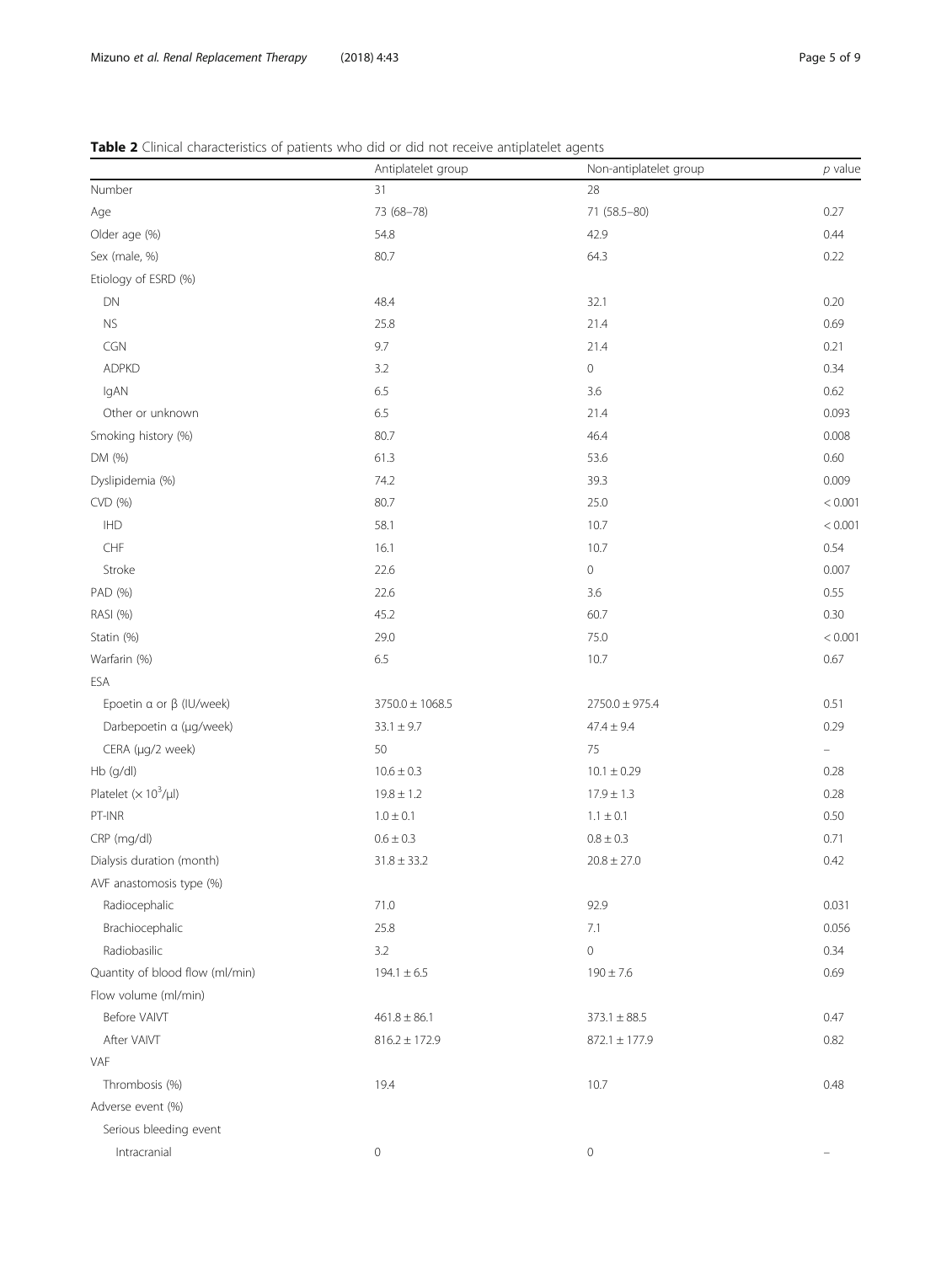|                       | Antiplatelet group | Non-antiplatelet group | p value |
|-----------------------|--------------------|------------------------|---------|
| Gastrointestinal      |                    | U                      |         |
| CVD event after VAIVT |                    |                        |         |
| <b>IHD</b>            | 19.4               | 3.6                    | 0.061   |
| CHF                   | 6.5                | 3.6                    | 0.62    |
| Stroke                | 3.2                | 0                      | 0.34    |

<span id="page-5-0"></span>Table 2 Clinical characteristics of patients who did or did not receive antiplatelet agents (Continued)

We defined individuals aged  $>$  71 years as "the older age"

ESRD end-stage renal disease, DN diabetic nephropathy, NS nephrosclerosis, CGN chronic glomerulonephritis, ADPKD autosomal dominant polycystic kidney disease, IgAN IgA nephropathy, DM diabetes mellitus, CVD cardiovascular disease, IHD ischemic heart disease, CHF congestive heart failure, PAD peripheral artery disease, RASI renin-angiotensin-aldosterone system inhibitor, ESA erythropoiesis-stimulating agent, CERA continuous erythropoietin receptor activator, AVF arteriovenous fistula, VAIVT vascular access intervention therapy, VAF vascular access failure

analysis using these factors to determine if they were independent risk factors for VAF after VAIVT (Table [4](#page-6-0)). Treatment with antiplatelet agents was found to be independently associated with patency after VAIVT (hazard ratio, 0.28; 95% confidence interval, 0.09–0.82;  $p = 0.02$ ).

Overall, these findings supported an association between antiplatelet agent treatment and primary patency.

# **Discussion**

The current study investigating the association between primary patency after VAIVT and antiplatelet agent treatment using a medical record review determined that the long-term patency rate was good, with a cumulative

patency rate of 39.7% for 1 year after VAIVT (Fig. [2](#page-3-0)), and that the cumulative patency rate was higher in patients treated with antiplatelet agents than in those not treated with an antiplatelet agent. The frequency of bleeding or other serious adverse events was not higher in the antiplatelet group. Our results showed that administration of antiplatelet agents may contribute to the improvement of 1-year patency rate after VAIVT (Table [4](#page-6-0)). To the best of our knowledge, this is the first study to demonstrate the protective effect of antiplatelet agents against VAF after VAIVT.

Previous studies and systematic reviews have reported that antiplatelet agents are effective in preventing VAF,





53.0%, 46.7%, and 27.3% in the monotherapy group, the DAPT group, and the non-antiplatelet group, respectively  $(p = 0.048)$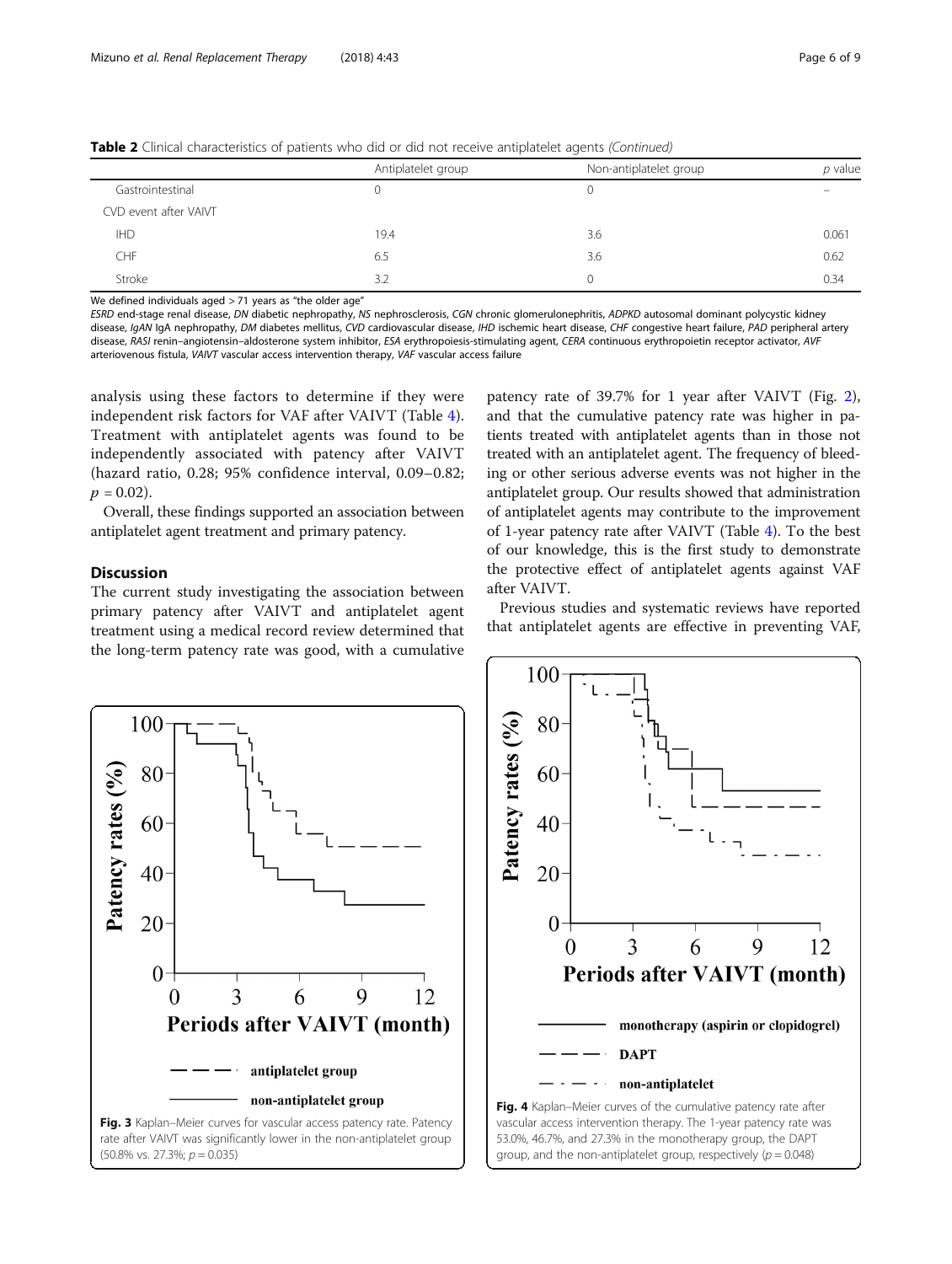| univariate COX regression model |           |               |                   |
|---------------------------------|-----------|---------------|-------------------|
|                                 | <b>HR</b> | 95% CI        | $p$ value         |
| Older age                       | 0.78      | $0.35 - 1.65$ | 0.52              |
| Sex (male)                      | 1.95      | $0.75 - 6.64$ | 0.18              |
| Etiology of ESRD                |           |               |                   |
| DN                              | 1.30      | $0.61 - 2.74$ | 0.50              |
| <b>NS</b>                       | 0.58      | $0.17 - 1.50$ | 0.28              |
| CGN                             | 0.96      | $0.32 - 2.34$ | 0.94              |
| <b>ADPKD</b>                    |           |               | $\qquad \qquad -$ |
| IgAN                            | 0.81      | $0.20 - 4.15$ | 0.78              |
| Other or unknown                | 1.13      | $0.27 - 3.23$ | 0.85              |
| Smoking history                 | 0.83      | $0.38 - 1.92$ | 0.64              |
| <b>DM</b>                       | 1.95      | $0.87 - 4.95$ | 0.11              |
| Dyslipidemia                    | 1.46      | $0.69 - 3.31$ | 0.33              |
| <b>CVD</b>                      | 0.75      | $0.35 - 1.58$ | 0.45              |
| <b>IHD</b>                      | 0.74      | $0.22 - 1.93$ | 0.57              |
| CHF                             | 1.25      | $0.20 - 4.20$ | 0.77              |
| Stroke                          | 0.27      | $0.02 - 1.29$ | 0.12              |
| PAD                             | 0.56      | $0.13 - 1.60$ | 0.31              |
| RASI                            | 1.69      | $0.80 - 3.71$ | 0.17              |
| Statin                          | 1.41      | $0.67 - 3.10$ | 0.37              |
| Warfarin                        | 0.61      | $0.10 - 2.03$ | 0.46              |
| Antiplatelet agents             | 0.45      | $0.21 - 0.95$ | 0.036             |
| AVF anastomosis type (%)        |           |               |                   |
| Radiocephalic                   | 3.22      | $0.96 - 20.0$ | 0.060             |
| Brachiocephalic                 | 0.36      | $0.06 - 1.21$ | 0.11              |

<span id="page-6-0"></span>Table 3 Factors associated with VA failure after VAIVT in univariate Cox regression model

We defined individuals aged > 71 years as "the older age"

VA vascular access, VAIVT vascular access intervention therapy, HR hazard ratio, CI confidence interval, ESRD end-stage renal disease, DN diabetic nephropathy, NS nephrosclerosis, CGN chronic glomerulonephritis, ADPKD autosomal dominant polycystic kidney disease, IgAN IgA nephropathy, DM diabetes mellitus, CVD cardiovascular disease, IHD ischemic heart disease, CHF congestive heart failure, PAD peripheral artery disease, RASI renin– angiotensin–aldosterone system inhibitor, AVF arteriovenous fistula

| <b>Table 4</b> Factors associated with VA failure after VAIVT in |  |  |  |
|------------------------------------------------------------------|--|--|--|
| multivariate Cox regression model                                |  |  |  |

|                     | <b>HR</b> | 95% CI        | p value |
|---------------------|-----------|---------------|---------|
| Antiplatelet agents | 0.28      | $0.09 - 0.82$ | 0.020   |
| Older age           | 0.95      | $0.38 - 2.29$ | 0.91    |
| Sex (male)          | 2.14      | $0.75 - 7.67$ | 0.16    |
| Dyslipidemia        | 1.89      | $0.81 - 4.69$ | 0.14    |
| <b>CVD</b>          | 1.29      | $0.51 - 3.37$ | 0.59    |
| Smoking history     | 1.07      | $0.39 - 3.13$ | 0.89    |

We defined individuals aged > 71 years as "the older age"

VA vascular access, VAIVT vascular access intervention therapy, HR hazard ratio, CI confidence interval, CVD cardiovascular disease

including those resulting from thrombosis [\[4](#page-7-0), [30](#page-8-0)–[33](#page-8-0)]. For example, a randomized control study showed that VAF risk after arteriovenous graft construction was reduced by 5% following administration of antiplatelet agents [[4\]](#page-7-0). A recent systematic review demonstrated that antiplatelet agents were effective in preventing AVF and central venous thrombosis [[32\]](#page-8-0). The same systematic review also reported that VAF was significantly reduced by 57% in the antiplatelet group compared with that in the placebo or non-treatment groups (relative risk, 0.43; 95% confidence interval, 0.26–0.73;  $I^2 = 25\%$ ) [[31\]](#page-8-0). However, these studies investigated the efficacy of antiplatelet agents against primary patency after VA construction. Conversely, results of the current study suggest that antiplatelet agents are useful for VA patency after VAIVT. Based on a previous study [[34](#page-8-0)], we excluded patients with VA construction within 180 days before intervention because our study aim was to examine the effect of antiplatelet agents on secondary patency and not primary patency.

This study showed that the cumulative VA patency after VAIVT was significantly higher in patients treated with antiplatelet agents than in those who were not treated with antiplatelet agents. This outcome is biologically plausible because several recent reports have suggested that high levels of local oxidative stress or inflammatory mediators are involved in development of VAF [\[35](#page-8-0)–[39](#page-8-0)]. Several recent studies showed that some mediators such as heme oxygenase-1 and heme oxygenase-2, monocyte chemoattractant protein-1, Kruppel-like factor-2, and TGF-b1 play an important role in AVF dysfunction in mouse model [[40](#page-8-0), [41\]](#page-8-0). Antiplatelet agents, such as aspirin, clopidogrel, and cilostazol, have been reported to reduce oxidative stress and inflammation [[42](#page-8-0), [43](#page-8-0)]. For example, these agents have a great effect on suppression of the onset or progression of vascular disease after invasive treatment for major CVD and PAD [[44](#page-8-0)–[51\]](#page-8-0). In addition, our results are consistent with those of a recent systematic review showing that antiplatelet agents reduced VAF incidence in AVFs [\[32\]](#page-8-0).

In the present study, there were no serious bleeding events related to antiplatelet agent treatment; this finding is consistent with that of a recent meta-analysis that showed that antiplatelet agents are not associated with serious adverse events [[32](#page-8-0)].

A recent study has shown that protein-bound uremic toxins, such as indoxyl sulfate, resulted from the metabolism of dietary tryptophan were associated with vascular access patency after VAIVT [[52\]](#page-8-0). Uremic toxins were not measured in the present study, which may have influenced vascular access outcomes between the two groups. However, no participant had dysphagia and all participants were educated regarding the medical nutrition therapy for chronic kidney disease.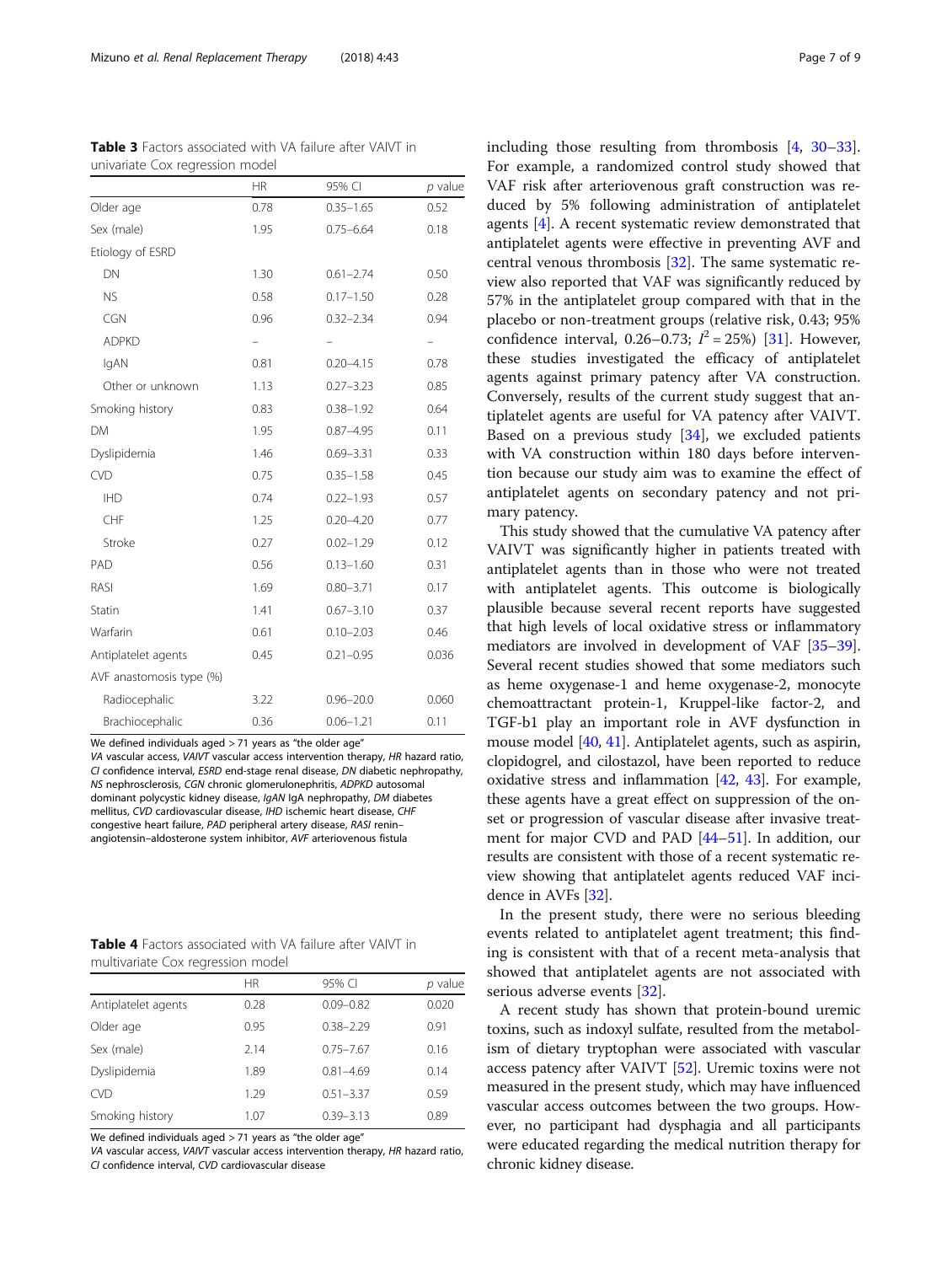<span id="page-7-0"></span>Our study has several limitations. First, this retrospective cohort study at a single institution included a small number of patients. Because the proportional assumption of age was violated, selection bias related to age may have influenced the analysis result. Second, cause-specific risk of VAF after VAIVT could not be analyzed. Third, the rate of patients with radiocephalic fistula was significantly higher in the non-antiplatelet group than in the antiplatelet group. Although there might be selection bias such as technical problem and selection bias involving surgeon skill, AVF anastomosis type was not significantly associated with VAF. Finally, because all study subjects were hospitalized, their overall condition was worse than the general dialysis population, which might have led to a selection bias.

In Japan, antiplatelet therapy for the treatment or prevention of VAF has not been covered by the Japanese health insurance system. Therefore, in the present state, it is not possible to administer antiplatelet agents against VAF to patients with VAF.

## Conclusions

This retrospective study on a cohort of patients with VAF at a single institution revealed that administration of antiplatelet agents was associated with a reduced VAF rate after VAIVT and that there was no significant difference in serious adverse event rates between the two groups. Overall, these results suggest that antiplatelet agents are useful in reducing the development of VAF after VAIVT. We, interventional nephrologists, believe that some vascular access failure pathology may be implicated in platelet and inflammation, but there is little existing evidence. Therefore, progress of research in this field is expected in future.

## Additional files

[Additional file 1:](https://doi.org/10.1186/s41100-018-0184-5) Figure S1. Box plot showing the age distribution of the patients in this study. People over 71 years old was defined as the older age. Box plot explanation: upper horizontal line of box, 75th percentile; lower horizontal line of box, 25th percentile; horizontal bar within box, median; upper horizontal bar outside box, maximum; lower horizontal bar outside box, minimum. (TIF 523 kb)

[Additional file 2:](https://doi.org/10.1186/s41100-018-0184-5) Table S1. Results of the proportional hazards assumption by a Schoenfeld residuals test. (DOCX 19 kb)

[Additional file 3:](https://doi.org/10.1186/s41100-018-0184-5) Figure S2. Scaled Schoenfeld residuals for each factor. The residual was estimated as the time-dependent coefficient beta (t) vs. transformed time. The proportional hazards assumption of age was violated ( $p < 0.001$ ), but that of the other factors was fitted ( $p > 0.05$ ) (Additional file 2: Table S1). a Age, b Older age, c Sex, d DN, e NS, f CGN, g IgAN, h Other or unknown, i Smoking history, j DM, k Dyslipidemia, l CVD, m IHD, n CHF, o Stroke, p PAD, q RASI, r Statin, s Warfarin, t Antiplatelet agents, u Radiocephalic, v Brachiocephalic (ZIP 1081 kb)

#### Abbreviations

AVF: Arteriovenous fistula; CHF: Congestive heart failure; CKD: Chronic kidney disease; CVD: Cardiovascular disease; DAPT: Dual antiplatelet therapy; DM: Diabetes mellitus; DN: Diabetic nephropathy; HD: Hemodialysis; IHD: Ischemic heart disease; JSDT: Japanese Society for Dialysis Therapy;

PAD: Peripheral artery disease; RAAS: Rennin–angiotensin–aldosterone system; VA: Vascular access; VAF: Vascular access failure; VAIVT: Vascular access intervention therapy

#### Acknowledgements

The authors are grateful to all investigators and contributors of our study.

#### Funding

The study was supported by JSPS KAKENHI (Grant Number JP17K16071).

#### Availability of data and materials

Please contact the corresponding author for data requests.

#### Authors' contributions

All authors have read and approved the final manuscript.

#### Authors' information

TM, MN, NS, HT, YH, and MN are members of the Division of Nephrology and Endocrinology at the University of Tokyo Hospital, and AM and HK are members of the Department of Urology at the University of Tokyo Hospital.

#### Ethics approval and consent to participate

This study was approved by the institutional review board of the University of Tokyo [IRB number 2879-(6)] and was conducted in accordance with the guidelines of the Declaration of Helsinki.

#### Consent for publication

Not applicable

#### Competing interests

The authors declare that they have no competing interests.

#### Publisher's Note

Springer Nature remains neutral with regard to jurisdictional claims in published maps and institutional affiliations.

#### Author details

<sup>1</sup> Division of Nephrology and Endocrinology, The University of Tokyo Hospital, 7-3-1 Hongo, Bunkyo-ku, Tokyo 113-8655, Japan. <sup>2</sup>Department of Urology, The University of Tokyo Hospital, 7-3-1 Hongo, Bunkyo-ku, Tokyo 113-8655, Japan. <sup>3</sup> Department of Hemodialysis and Apheresis, The University of Tokyc Hospital, 7-3-1 Hongo, Bunkyo-ku, Tokyo 113-8655, Japan.

#### Received: 2 August 2018 Accepted: 28 September 2018 Published online: 07 November 2018

#### References

- Kukita K, Ohira S, Amano I, Naito H, Azuma N, Ikeda K, et al. 2011 update Japanese Society for Dialysis Therapy Guidelines of vascular access construction and repair for chronic hemodialysis. Ther Apher Dial. 2015; 19(Suppl 1):1–39.
- 2. Feldman HI, Kobrin S, Wasserstein A. Hemodialysis vascular access morbidity. J Am Soc Nephrol. 1996;7(4):523–35.
- 3. Manns B, Tonelli M, Yilmaz S, Lee H, Laupland K, Klarenbach S, et al. Establishment and maintenance of vascular access in incident hemodialysis patients: a prospective cost analysis. J Am Soc Nephrol. 2005;16(1):201–9.
- 4. Dixon BS, Beck GJ, Vazquez MA, Greenberg A, Delmez JA, Allon M, et al. Effect of dipyridamole plus aspirin on hemodialysis graft patency. N Engl J Med. 2009;360(21):2191–201.
- 5. Tanner NC, Da Silva A. Medical adjuvant treatment to increase patency of arteriovenous fistulae and grafts. Cochrane Database Syst Rev. 2015;7: CD002786.
- 6. Group VAW. Clinical practice guidelines for vascular access. Am J Kidney Dis. 2006;48(Suppl 1):S176–247.
- 7. Forauer AR, Hoffer EK, Homa K. Dialysis access venous stenoses: treatment with balloon angioplasty--1- versus 3-minute inflation times. Radiology. 2008;249(1):375–81.
- 8. Safa AA, Valji K, Roberts AC, Ziegler TW, Hye RJ, Oglevie SB. Detection and treatment of dysfunctional hemodialysis access grafts: effect of a surveillance program on graft patency and the incidence of thrombosis. Radiology. 1996;199(3):653–7.